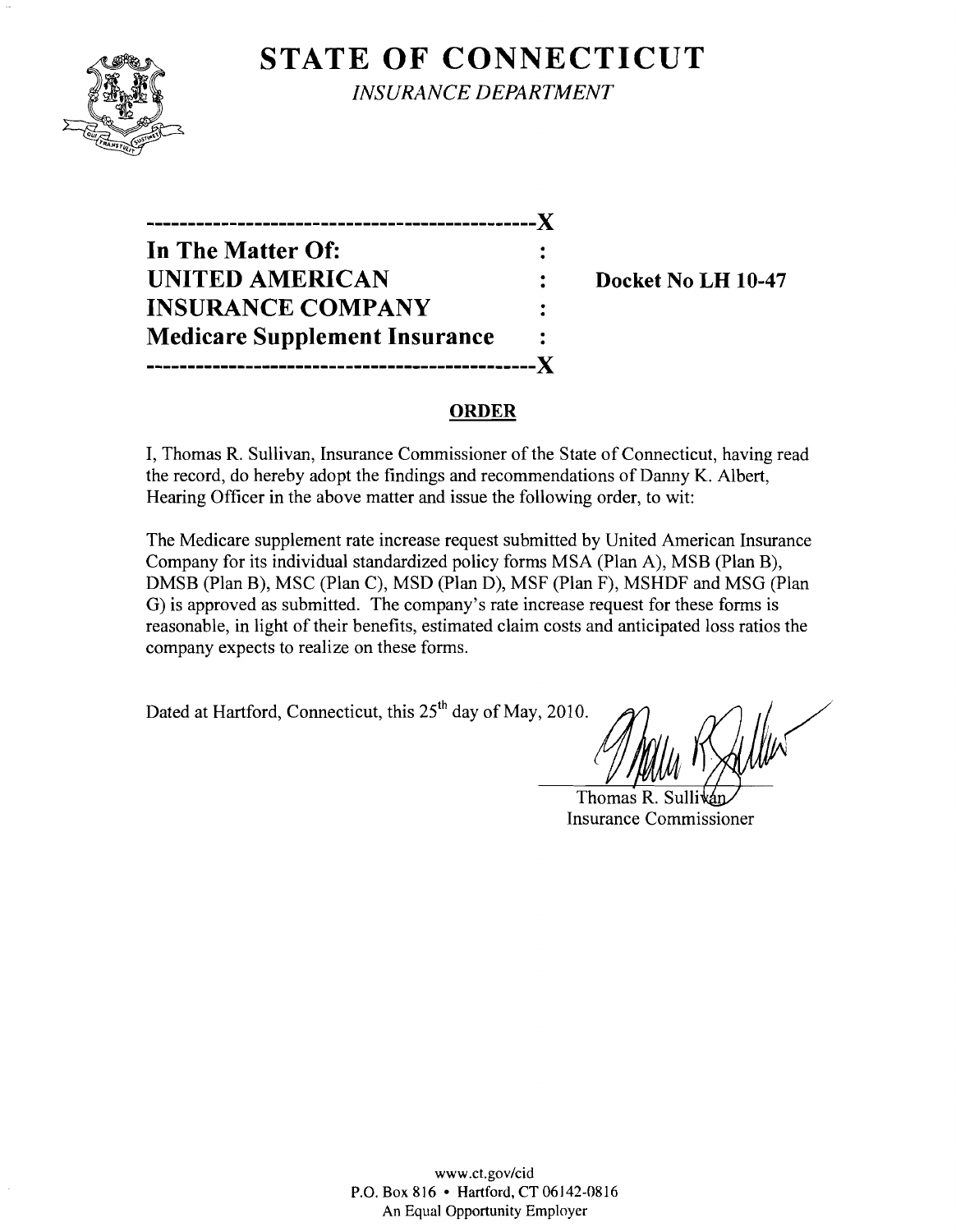# **STATE OF CONNECTICUT**



*INSURANCE DEPARTMENT* 

**-----------------------------------------------)( In The Matter Of: UNITED AMERICAN : Docket No. LH 10-47 INSURANCE COMPANY Medicare Supplement Insurance -----------------------------------------------)(** 

## **PROPOSED FINAL DECISION**

### 1. **INTRODUCTION**

The Insurance Commissioner of the State of Connecticut is empowered to review rates charged for individual and group Medicare supplement policies sold to any resident of this State who is eligible for Medicare. The source for this regulatory authority is contained in Chapter 700c and Section 38a-495a of the Connecticut General Statutes.

After due notice a hearing was held at the Insurance Department in Hartford on May 11, 2010 to consider whether or not the rate increase requested by United American Insurance Company on its individual standardized supplement business should be approved.

No members from the general public attended the hearing.

No company representatives attended the hearing.

The hearing was conducted in accordance with the requirements of Section 38a-474, Connecticut General Statutes, the Uniform Administrative Procedures Act, Chapter 54 of the Connecticut General Statutes, and the Insurance Department Rules of Practice, Section 38a-8-1 et seq. of the Regulations of Connecticut State Agencies.

A Medicare supplement (or Medigap) policy is a private health insurance policy sold on an individual or group basis which provides benefits that are additional to the benefits provided by Medicare. For many years Medicare supplement policies have been highly regulated under both state and federal law to protect the interests of persons eligible for Medicare who depend on these policies to provide additional coverage for the costs of health care.

Effective December 1, 2005, Connecticut amended its program of standardized Medicare supplement policies in accordance with Section 38a-495a of the Connecticut General Statutes, and Sections 38a-495a-1 through 38a-495a-21 of the Regulations of Connecticut Agencies. This program, which conforms to federal requirements, provides that all insurers offering Medicare supplement policies for sale in the state must offer the basic "core" package of benefits known as Plan A. Insurers may also offer anyone or more of eleven other plans (Plans B through L).

> www.cLgov/cid P.O. Box 816 • Hartford, CT 06142-0816 An Equal Opportunity Employer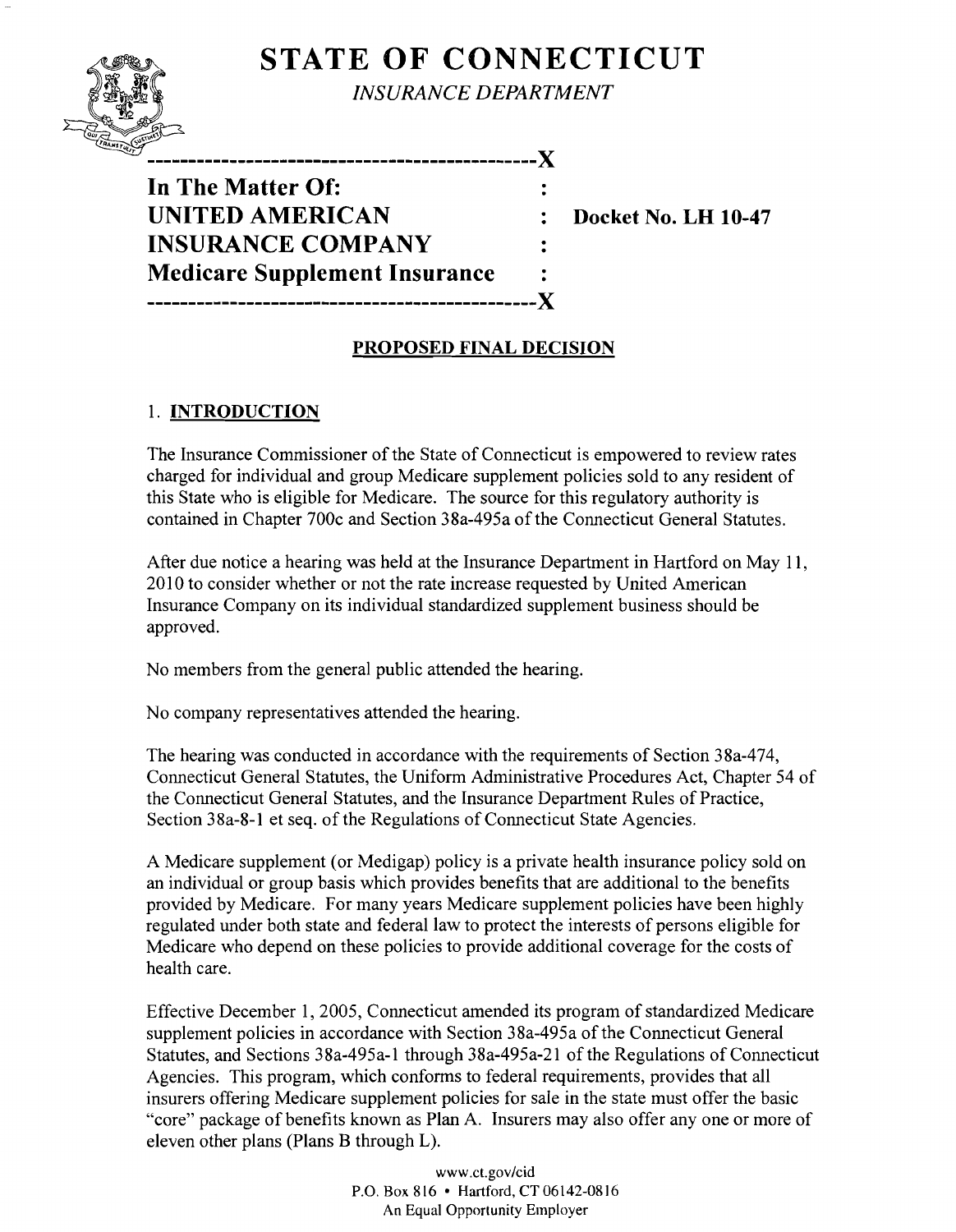Effective January **1,2006,** in accordance with Section 38a-495c ofthe Connecticut General Statutes (as amended by Public Act 05-20) premiums for all Medicare supplement policies in the state must use community rating. Rates for Plans A through L must be computed without regard to age, gender, previous claims history or the medical condition of any person covered by a Medicare supplement policy or certificate.

The statute provides that coverage under Plan A through L may not be denied on the basis of age, gender, previous claims history or the medical condition of any covered person. Insurers may exclude benefits for losses incurred within six months from the effective date of coverage based on a pre-existing condition.

Effective October 1, 1998, carriers that offer Plan B or Plan C must make these plans as well as Plan A, available to all persons eligible for Medicare by reason of disability.

Insurers must also make the necessary arrangements to receive notice of all claims paid by Medicare for their insureds so that supplemental benefits can be computed and paid without requiring insureds to file claim forms for such benefits. This process of direct notice and automatic claims payment is commonly referred to as "piggybacking" or "crossover".

Sections 38a-495 and 38a-522 of the Connecticut General Statutes, and Section 38a-495a-l0 of the Regulations of Connecticut Agencies, state that individual and group Medicare supplement policies must have anticipated loss ratios of 65% and 75%, respectively. Under Sections 38a-495-7 and 38a-495a-10 of the Regulations of Connecticut Agencies, filings for rate increases must demonstrate that actual and expected losses in relation to premiums meet these standards, and anticipated loss ratios for the entire future period for which the requested premiums are calculated to provide coverage must be expected to equal or exceed the appropriate loss ratio standard.

Section 38a-473 of the Connecticut General Statutes provides that no insurer may incorporate in its rates for Medicare supplement policies factors for expenses that exceed 150% of the average expense ratio for that insurer's entire written premium for all lines of health insurance for the previous calendar year.

### II. **FINDING OF FACT**

After reviewing the exhibits entered into the record ofthis proceeding and utilizing the experience, technical competence and specialized knowledge of the Insurance Department, the undersigned makes the following findings of fact:

1. United American Insurance Company has requested the following rate increases on its individual standardized Medicare supplement policies for forms MSA, MSB, (D)MSB, MSC, MSD, MSF, MSHDF and MSG:

|      | Proposed      |  |
|------|---------------|--|
| Plan | Rate Increase |  |
| A    | 3.8%          |  |
| B    | 3.8%          |  |
| (D)B | 3.8%          |  |
| C    | 3.8%          |  |
| Ð    | 3.8%          |  |
| F    | 3.8%          |  |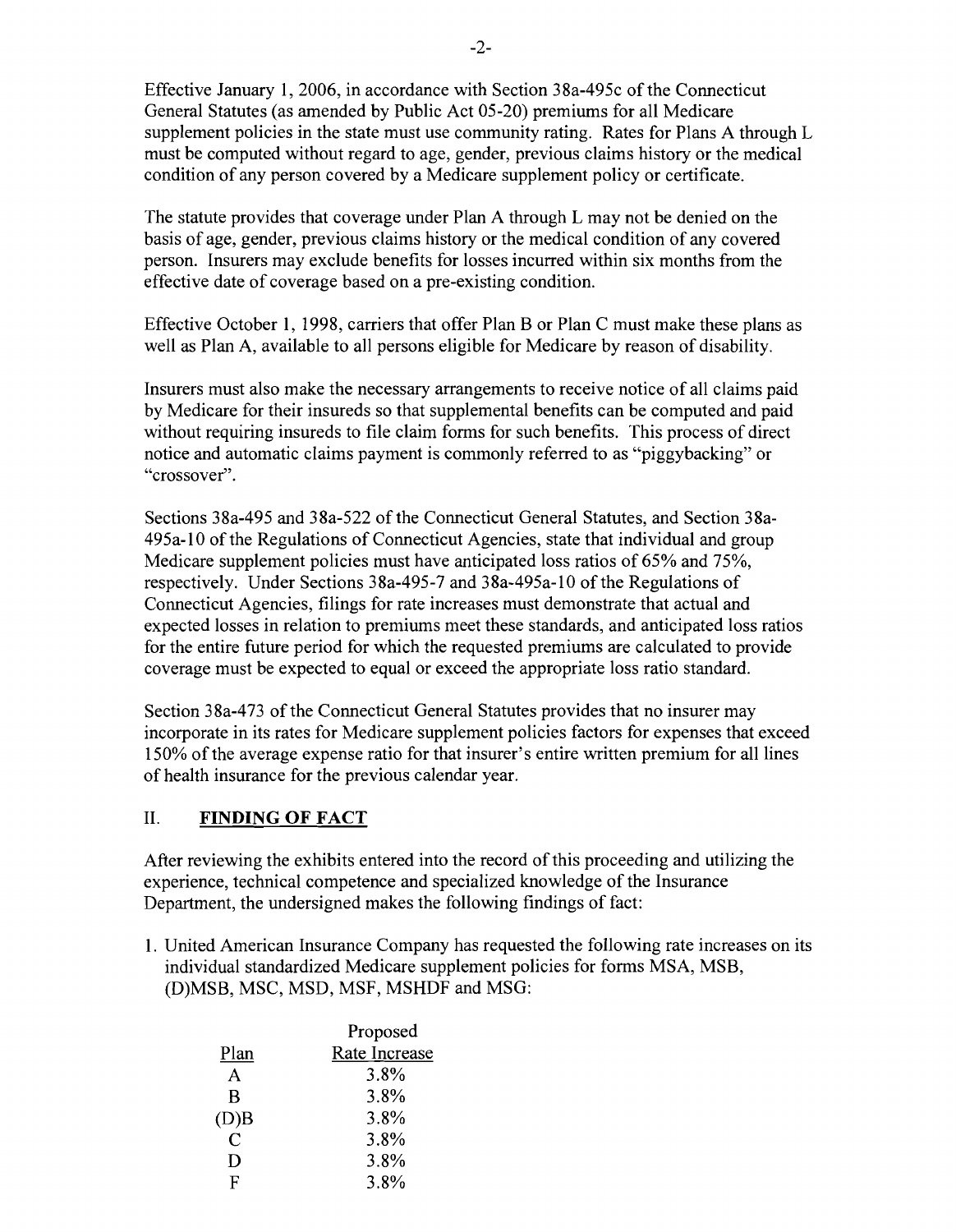| HDF | $3.8\%$ |
|-----|---------|
| G   | $3.8\%$ |

2. In-force policy counts as of the fourth quarter 2009 are as follows:

| Plan           | Connecticut | Nationwide |
|----------------|-------------|------------|
| $\mathbf{A}$   | 140         | 4,907      |
| B              | 137         | 13,012     |
| (D)B           | 12          | 7,018      |
| $\overline{C}$ | 22          | 9,156      |
| D              | 32          | 6,171      |
| F              | 209         | 42,520     |
| <b>HDF</b>     |             | 4,331      |
| G              |             | 11,561     |

- 3. The purpose of this filing is to change the modal factors in order to comply with Connecticut community rating requirements so that the new 2010 policy forms and the existing policy forms will have the same rates.
- 4. These forms are marketed by licensed agents.
- 5. The proposed rates are expected to satisfy the Connecticut statutory loss ratio of 65%, required of individual Medicare supplement forms.
- 6. United American Insurance Company certified that their expense factors are in compliance with section 38a-473, C.G.S.
- 7. United American Insurance Company has conformed to subsection (e) of section 38a-495c, C.G.S. regarding the automatic claims processing requirement.
- 8. Below are the incurred loss ratios for 2008 and 2009 as well as inception-to-date for Connecticut:

| 2008<br>2009<br>Plan          | Inception |
|-------------------------------|-----------|
| 70.2%<br>82.3%<br>A           | 70.2%     |
| 60.6%<br>51.4%<br>B           | 71.3%     |
| 87.0%<br>65.7%<br>(D)B        | 123.8%    |
| 70.6%<br>97.5%<br>$\mathbf C$ | 75.6%     |
| 73.8%<br>74.8%<br>D           | 71.1%     |
| 59.8%<br>53.8%<br>$\mathbf F$ | 65.5%     |
| 4.5%<br>$-6.3%$<br><b>HDF</b> | 0.6%      |
| 120.3%<br>78.0%<br>G          | 74.9%     |

9. Below are the incurred loss ratios for 2008 and 2009 as well as inception-to-date on a nationwide basis:

| <u>Plan</u>  | 2008  | 2009  | Inception |
|--------------|-------|-------|-----------|
| $\mathbf{A}$ | 77.8% | 77.7% | 63.4%     |
| - B          | 65.8% | 69.7% | 66.3%     |